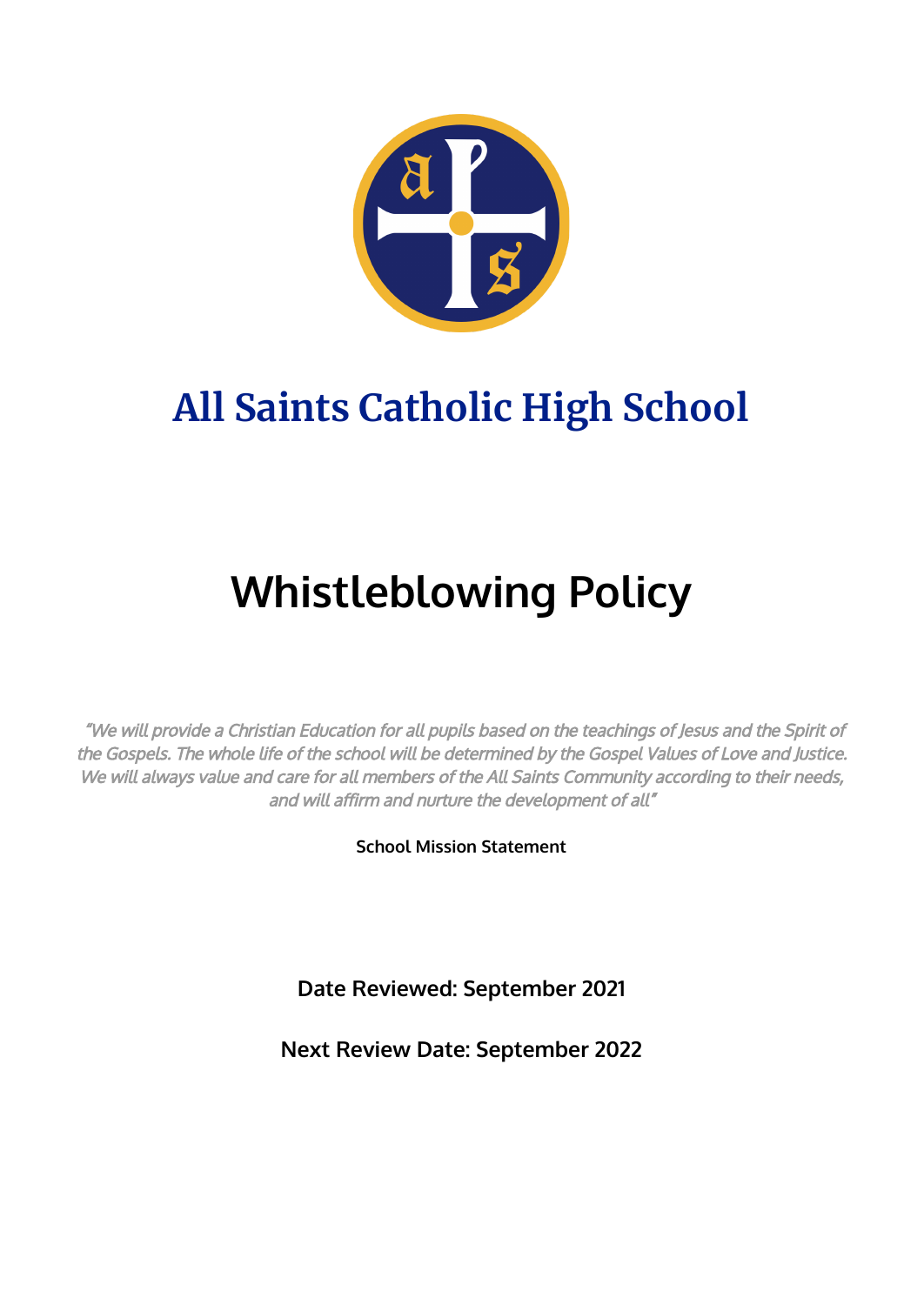### **Background**

All Saints Catholic High School is committed to the highest possible standards of honesty, openness, integrity and accountability. In line with that commitment, we encourage staff, volunteers, governors and others with whom we deal with, to come forward and voice their concerns about any aspect of the school's work, in the knowledge that they will be taken seriously, investigated and appropriate action will be taken.

Staff are often the first to realise that there may be something seriously wrong; however, they may not express their concerns because they feel that speaking up would be disloyal to their colleagues or to the school. They may also fear harassment or victimisation. In these circumstances it may be easier to ignore the concern rather than report what may just be a suspicion of malpractice; however, everyone working at All Saints not only has the right, but also a duty to report any improper actions or omissions.

This document makes it clear that concerns may be reported without fear of victimisation, subsequent discrimination or disadvantage. This Whistleblowing Policy is intended to encourage and enable staff and governors to raise serious concerns within the school rather than overlooking a concern or raising the matter externally.

The procedure applies to all staff (including trainees, apprentices, agency and casual workers and volunteers), governors and those contractors working for the school on school premises. It also covers suppliers and those providing services to the school.

The procedure supplements the school's complaints and grievance procedures and other relevant statutory reporting procedures e.g. safeguarding and child protection procedures.

### **Aims and Scope of the Procedure**

Whistleblowing may be defined as the disclosure, by staff and governors (former or current) and other individuals, of illegal or illegitimate practices.

This procedure aims to:

- Encourage staff and governors to feel confident in raising serious concerns and to question and act upon concerns about practices and procedures within the school
- Provide avenues for staff and governors to raise those concerns and receive feedback on any action taken
- Ensure that staff and governors receive a response to concerns raised and are aware of how to pursue those concerns further if necessary
- Reassure employees and governors that they will be protected from possible reprisal or victimisation where they have a reasonable belief that they have made any such disclosure in good faith

There are existing procedures in place to enable individuals to lodge a grievance or a complaint. The whistleblowing procedure is intended to cover major concerns that fall out of the scope of the other procedures. These include:

- Concerns about the harm or risk of harm to children
- Health and safety risks, including risks to pupils, the public as well as other colleagues
- Criminal activity
- Miscarriages of justice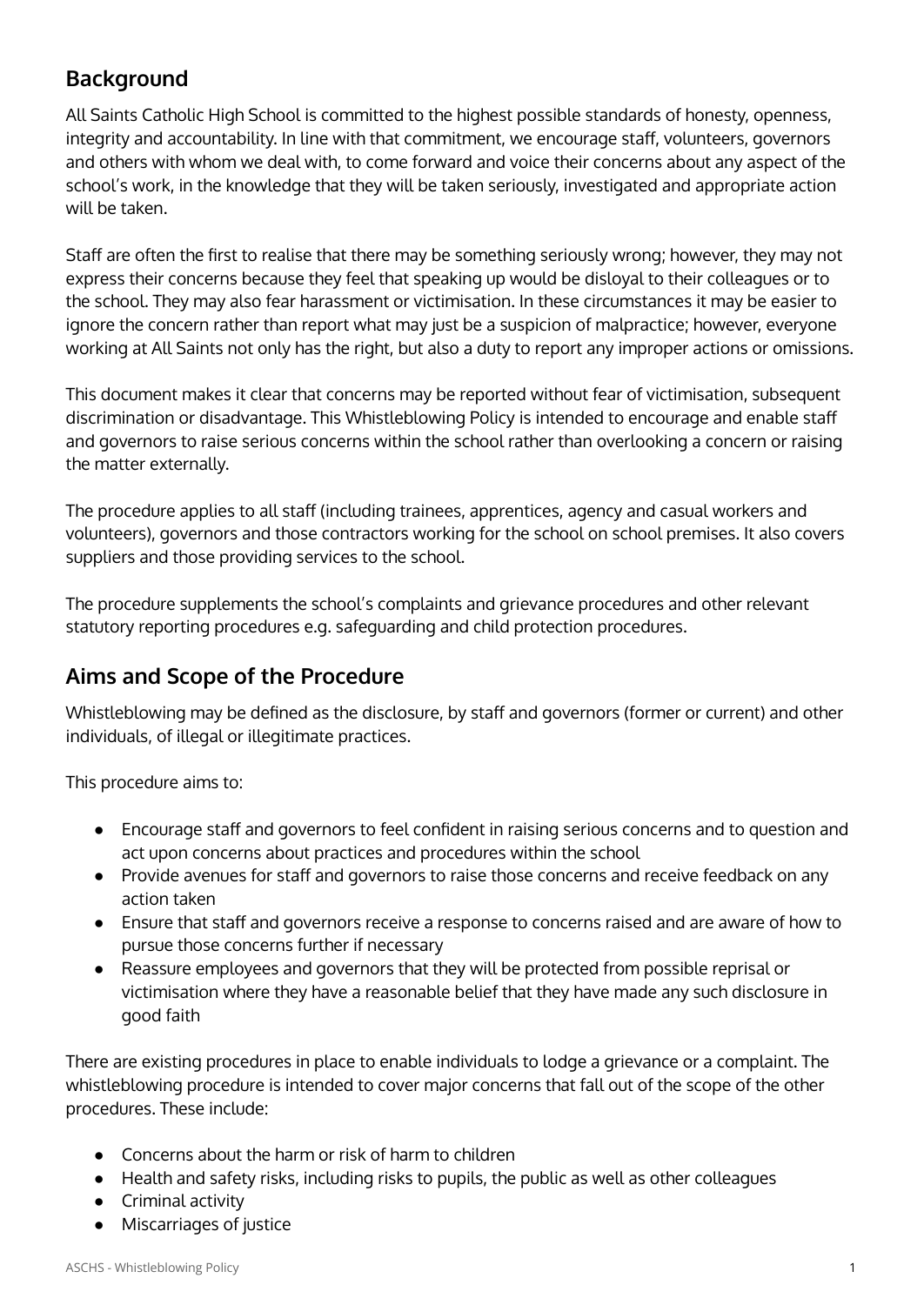- Unauthorised use of school funds (e.g. expenditure for improper purpose)
- Fraud and corruption (e.g. to give or receive any gift/reward as a bribe)
- Maladministration (e.g. not adhering to policies and procedures, negligence)
- Unauthorised disclosure of confidential information
- Damage to the environment
- Failure to comply with codes of conduct
- Abuse of power
- Poor value for money
- Other unethical conduct
- The deliberate concealment of any of the above matters

Therefore, any serious concerns that staff and governors have about any aspect of service provision or the conduct of members of staff or others acting on behalf of the school can be reported under the whistleblowing procedure. This may be about something that:

- Makes an employee feel uncomfortable in terms of generally acceptable standards, their own experience or the standards they believe the school subscribes to
- Is contrary to the school's rules of order and policies, or falls below accepted standards of practice
- Amounts to improper conduct.

#### **Assurances to Staff and Governors**

Disclosures made in good faith by staff and governors will be taken seriously and treated sensitively and confidentially under this procedure.

When made, requests for anonymity will normally be met; however, if a disclosure leads to disciplinary action or prosecution against a colleague, it may be necessary for the member of staff or governor who raised the concern to give evidence as a witness.

The school will not tolerate any harassment or victimisation (including informal pressures) of anyone who reports concerns and will take appropriate action to protect those who have raised a concern in good faith.

Any investigation into allegations made under this procedure will not influence or be affected by any disciplinary or redundancy procedures in relation to members of staff who raise concerns under this procedure.

#### **Anonymous Allegations**

Concerns expressed anonymously may be conveyed at the discretion of the school; however, staff and governors are encouraged to put their name to any concerns raised to aid investigation of those concerns.

In exercising discretion in relation to anonymous allegations, the following factors would be taken into account:

- The seriousness of the issues raised
- The credibility of the allegation
- The likelihood of confirming the allegation from attributable sources.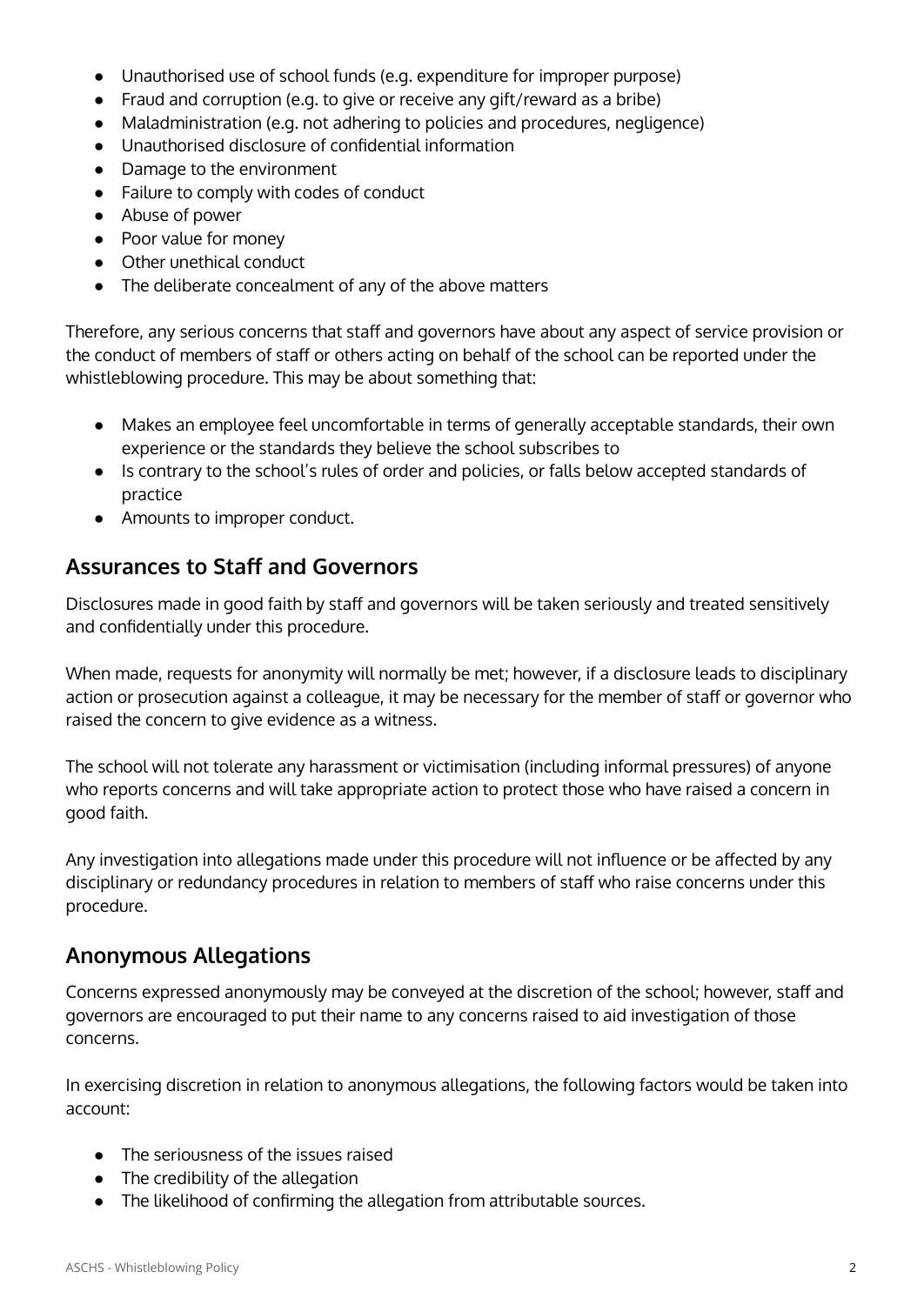#### **Untrue Allegations**

If an allegation is made in good faith, but it is not substantiated by the investigation, no action will be taken against the person raising the concern. If, however, an allegation is made frivolously, maliciously or for personal gain, this will also be taken seriously and may lead to action being taken under the school's disciplinary procedure.

#### **The Procedure for Raising Concerns**

All concerns should be reported to the headteacher. If employees feel unable to do this or the concern is about the headteacher, then the matter should be raised with the chair of governors.

Concerns may be raised verbally or in writing. Those who wish to make a written report are encouraged to use the following format:

- The background and the nature of the concern (giving relevant dates)
- The reason why he/she is particularly concerned about the situation

The earlier a concern is expressed then the easier it is to take action. Although individuals are not expected to prove beyond doubt the truth of an allegation, they will need to demonstrate that there are reasonable grounds for concern.

The school would prefer that a serious concern is raised responsibly rather than not at all. If someone does not feel comfortable raising the issue within the school, the Public Interest Disclosure Act (PIDA) allows disclosures to be made to "prescribed bodies".

[https://www.gov.uk/government/publications/blowing-the-whistle-list-of-prescribed-people-and-bodi](https://www.gov.uk/government/publications/blowing-the-whistle-list-of-prescribed-people-and-bodies--2) [es--2](https://www.gov.uk/government/publications/blowing-the-whistle-list-of-prescribed-people-and-bodies--2)

### **How The School Will Respond**

The school will respond to all concerns raised except those anonymous allegations where discretion is exercised not to do so, as outlined in paragraph 4.2 of this procedure.

Initial enquiries will be made to decide whether an investigation is appropriate and, if so, what form it should take including who should undertake the investigation. In some cases, an investigation may be completed without the subject of the complaint being aware of the investigation.

Some concerns may be resolved by agreed action without the need for investigation. The overriding principle is to act in the public interest. In these cases, confirmation will be sought from the employee that they are satisfied that the matter is resolved. This does not prevent further concerns being raised in the future if they should arise.

If it is determined that the concern or allegation falls within the scope of specific procedures (e.g. disciplinary issues), it will normally be referred for consideration under those procedures.

#### **NB. If urgent action is required, this will be taken before any investigation is conducted.**

If it is decided that an investigation is required, the Headteacher or Chair of Governors should notify the school's external Human Resources provider before any further action is taken.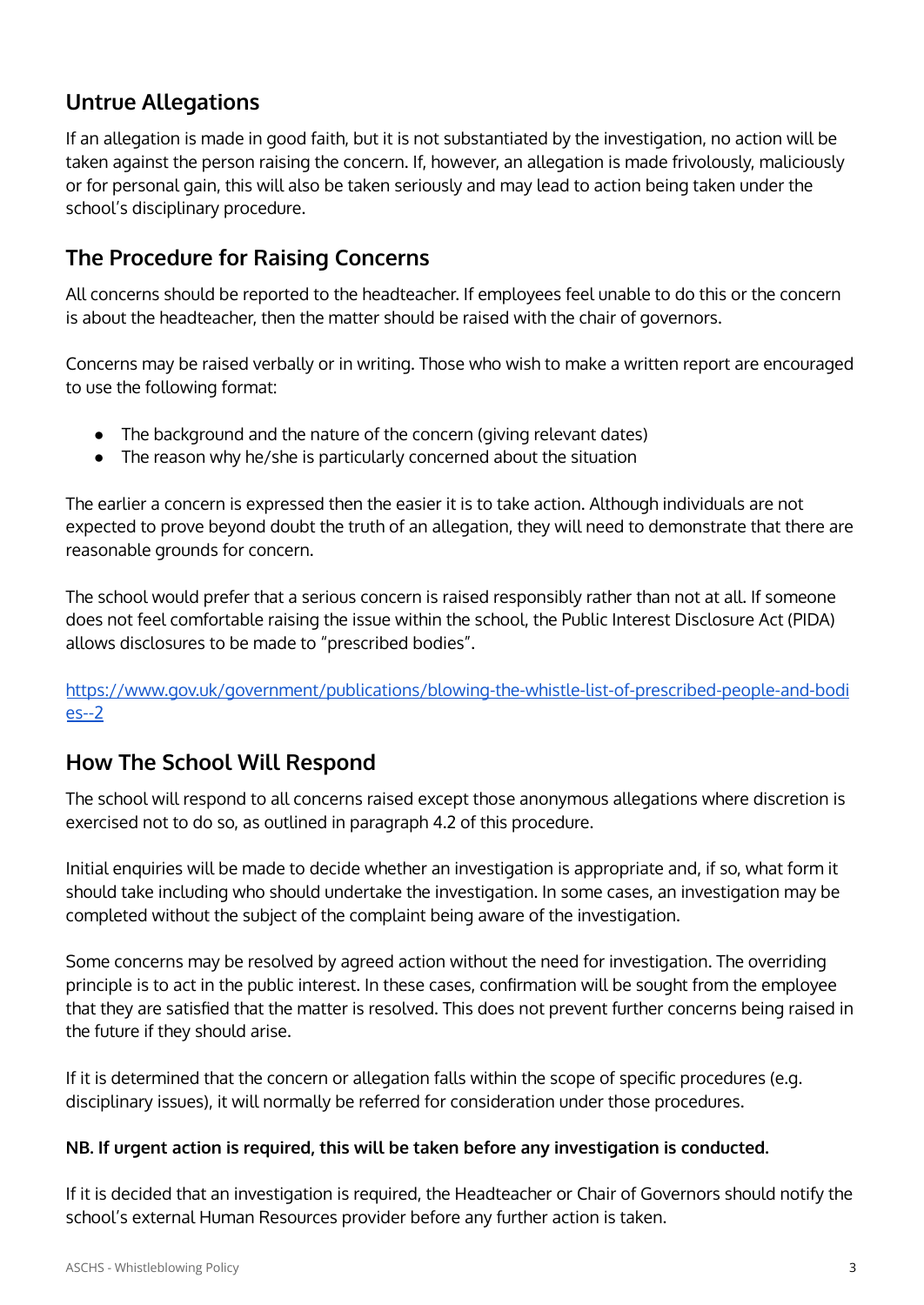Depending on the nature of the concern, an investigation may be undertaken using the school's internal procedures and/or by involving third parties such other members of staff, the council's internal auditor, the LADO, legal or personnel advisors, the police or Department for Education.

The person raising the concern will be contacted within ten working days of the disclosure:

- To acknowledge that the concern has been received
- To indicate how the school proposes to deal with the matter
- Indicating whether any initial enquiries have been made
- Giving an estimate of how long it will take to provide a final response
- Supplying information on staff support mechanisms
- Stating whether further investigation will take place and if not, why not.

The level of contact between those investigating the concern and the person who raised the initial concern will depend on the nature of the concern, the potential difficulties involved and the complexity of the information provided. If necessary, further information will be sought from the person who raised the initial concern.

Where any meeting is arranged, the person who raised the initial concerns can be accompanied by a colleague, friend, union or professional association representative who is not involved in the area to which the concern relates.

Where a complaint involves the Headteacher, then an investigating officer must be appointed who does not work at or with the school. In any event, investigating officers must be at an appropriate level of seniority and must have sufficient experience and/or training to allow a thorough investigation to take place.

The investigation should normally be completed within 30 working days of the complaint being registered. Where cases prove more complicated and it may not be possible to complete within the timescale, it will need to be extended to accommodate the particular circumstances. Where the timescale will probably exceed 30 working days, the investigating officer will advise the person who raised the concern.

This procedure seeks to minimise any problems, which may arise as a result of raising a concern. For instance, if required to give evidence in criminal or disciplinary proceedings, the person who raised the concern will be given advice and guidance on the procedures.

The governors accept that assurances need to be given that the matter has been properly addressed. Subject to legal constraints, whoever raised the initial concerns will be informed of the outcome of any investigation.

#### **How The Matter Can Be Taken Further**

This procedure is intended to provide an avenue within the school to raise concerns. If the person raising the concern is not satisfied with the outcome of the investigation, they should contact the Chair of Governors. The matter may be investigated further if the person raising the concern can identify evidence that was not previously available or was overlooked at the time; however, the Chair of Governors decision will be final.